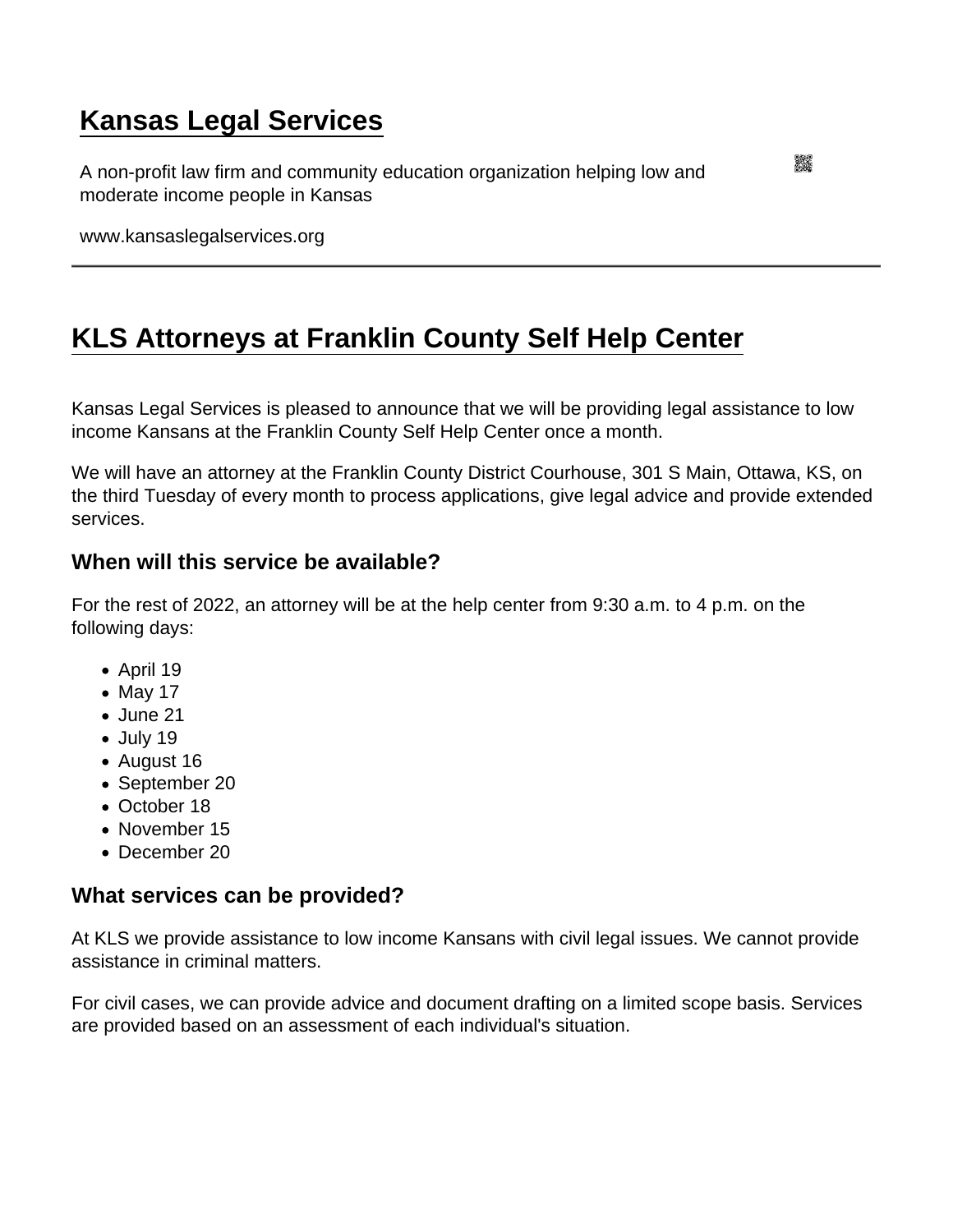Priority will be given to family law cases, but you still may apply if you have questions about other civil legal issues.

Where can I apply?

If the KLS attorney is present, you may fill out an application and leave it with them for processing. They will be processing applications and setting appointments on a first come, first served basis.

If you wish to apply on a day when the KLS attorney is not present, there are physical applications on the resource wall in the courthouse.

If you fill out an application and give it to the clerks, they will ensure that the attorney receives it for processing.

A KLS employee will be in contact with you at a later date to schedule an appointment or get more information.

If you do not require a help center appointment but would still like to apply for our services:

You may apply [online here](https://www.kansaslegalservices.org/node/online-application) , or call 1-800-723-6953.